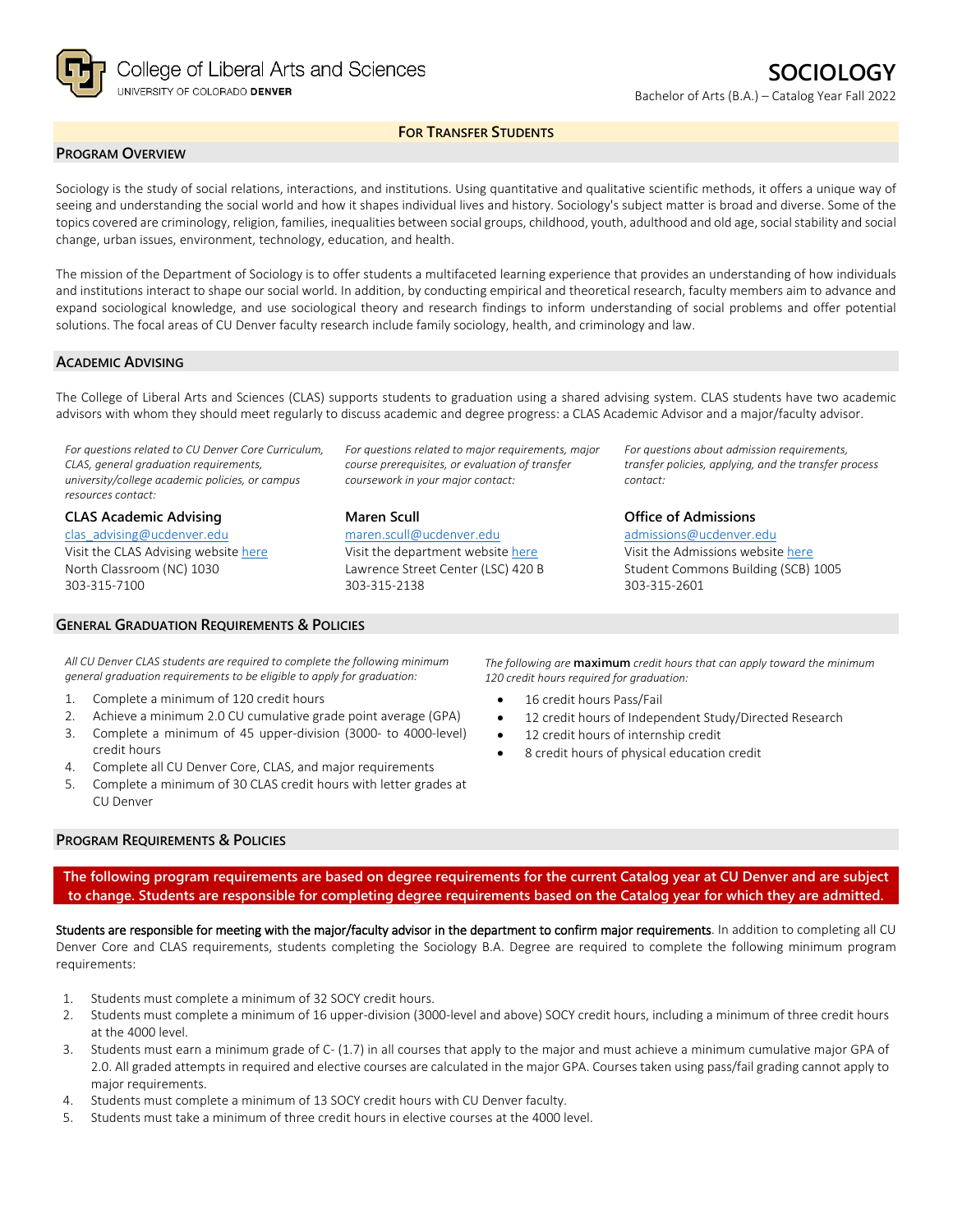Bachelor of Arts (B.A.) – Catalog Year Fall 2022

## **FOR TRANSFER STUDENTS**

# **COURSEWORK THAT CAN BE COMPLETED AT PREVIOUS INSTITUTION**

The following is a "bucket" of requirements students can complete prior to transferring to CU Denver, including equivalent Colorado Community College System (CCCS) courses. To determine the equivalencies of courses to be completed at non-CU Denver institutions, students can visit [www.transferology.com](http://www.transferology.com/)**.** It is critical students connect with a CU Denver academic advisor to ensure planned courses will transfer and apply to CU Denver degree requirements. All non-CU Denver coursework must be completed with a C- or better to be eligible for transfer.

Students interested in completing an Associate (A.A. or A.S.) Degree or a [Colorado Statewide Transfer Articulation Agreement or Degree with](https://highered.colorado.gov/transfer-degrees)  [Designation \(DWD\)](https://highered.colorado.gov/transfer-degrees) must work with their community/junior college academic advisor to create an academic plan that accounts for all degree or transfer articulation agreement requirements. Colorado Community College Students may also explore the option to complet[e Reverse Transfer](https://highered.colorado.gov/students/attending-college/colorado-reverse-transfer) at CU Denver.

| <b>CU Denver</b><br><b>CU Denver Requirements</b><br><b>Credits</b> |              | <b>CCCS Equivalent Courses &amp; Notes</b>                                                                                                                                                                                      | <b>CCCS</b><br><b>Credits</b> |
|---------------------------------------------------------------------|--------------|---------------------------------------------------------------------------------------------------------------------------------------------------------------------------------------------------------------------------------|-------------------------------|
| CU Denver Core Curriculum Requirements                              | $34 - 40$    |                                                                                                                                                                                                                                 |                               |
| ENGL 1020 - Core Composition I                                      | 3            | <b>ENG 1021</b>                                                                                                                                                                                                                 |                               |
| ENGL 2030 - Core Composition II                                     | 3            | <b>ENG 1022</b>                                                                                                                                                                                                                 |                               |
| Mathematics                                                         | $3 - 4$      | MAT 1260 recommended or GT-MA1                                                                                                                                                                                                  |                               |
| Arts                                                                | 3            | GT-AH                                                                                                                                                                                                                           |                               |
| <b>Humanities</b>                                                   | 3            | GT-AH or GT-HI                                                                                                                                                                                                                  |                               |
| <b>Behavioral Sciences</b>                                          | $3 - 4$      | SOC 1001 or SOC 1002 or GT-SS                                                                                                                                                                                                   |                               |
| Social Sciences                                                     | $3 - 4$      | GT-SS or GT-HI <sup>*</sup>                                                                                                                                                                                                     |                               |
| Natural/Physical Science with lab                                   | $4 - 5$      | GT-SC1                                                                                                                                                                                                                          |                               |
| Natural/Physical Science without lab or Math                        | $3 - 5$      | GT-SC2 or GT-MA1 (except the course used for Core Math) or GT-SC1                                                                                                                                                               |                               |
| International Perspectives                                          | 3            | Additional GT-AH, HI, SS* (see note below)                                                                                                                                                                                      |                               |
| Cultural Diversity                                                  | 3            | To be completed at CU Denver. This requirement must be completed with an                                                                                                                                                        |                               |
|                                                                     |              | upper-division course and CCCS courses will not apply.                                                                                                                                                                          |                               |
| <b>CLAS Graduation Requirements</b>                                 | $15 - 29$    |                                                                                                                                                                                                                                 |                               |
| CLAS Communicative Skills                                           | $\mathbf{R}$ | COM 1150 or PHI 1013                                                                                                                                                                                                            |                               |
|                                                                     | $0 - 10$     | e.g., SPA 1012 or ASL 1122                                                                                                                                                                                                      |                               |
| CLAS Second Language                                                |              | Students have several options to fulfill this requirement. Please consult a CU                                                                                                                                                  |                               |
|                                                                     |              | Denver CLAS Academic Advisor.                                                                                                                                                                                                   |                               |
| <b>CLAS Humanities</b>                                              | 3            | Any transferrable LIT, HIS, HUM, or PHI course                                                                                                                                                                                  |                               |
| <b>CLAS Behavioral Sciences</b>                                     | $3 - 4$      | Any transferrable ANT, COM, or PSY course (except GT-SC courses)                                                                                                                                                                |                               |
| <b>CLAS Social Sciences</b>                                         | $3 - 4$      | Any transferrable ECO, ETH, GEO, POS, or SOC course (except GT-SC courses)                                                                                                                                                      |                               |
|                                                                     | $3 - 5$      | GT-SC1                                                                                                                                                                                                                          |                               |
| CLAS Natural/Physical Science with lab                              |              | If students complete only one science course with a lab for the CU Denver Core                                                                                                                                                  |                               |
|                                                                     |              | Curriculum, this course must have an associated lab.                                                                                                                                                                            |                               |
| <b>SOCY Major Courses</b>                                           | 3            |                                                                                                                                                                                                                                 |                               |
| SOCY 1001 Introduction to Sociology                                 | 3            | SOC 1001 or SOC 1002<br>Course can fulfill CU Denver Core Behavioral Sciences or Core Social Sciences *                                                                                                                         |                               |
|                                                                     |              |                                                                                                                                                                                                                                 |                               |
| Minimum Applicable Transfer Credit Hours<br>Recommended:            | 60           | Students completing less than 60 applicable transfer credit hours will have<br>additional credit hours to complete at CU Denver. Students needing general<br>elective credits should consult a CU Denver CLAS Academic Advisor. |                               |
|                                                                     |              |                                                                                                                                                                                                                                 |                               |

\*The applicability of Guaranteed Transfer (GT Pathways) courses to specific CU Denver Core Curriculum requirements requires completion of a block of five courses: two GT-AH courses; one GT-HI course; one GT-SS course; and one additional GT-AH, GT-HI, or GT-SS course.